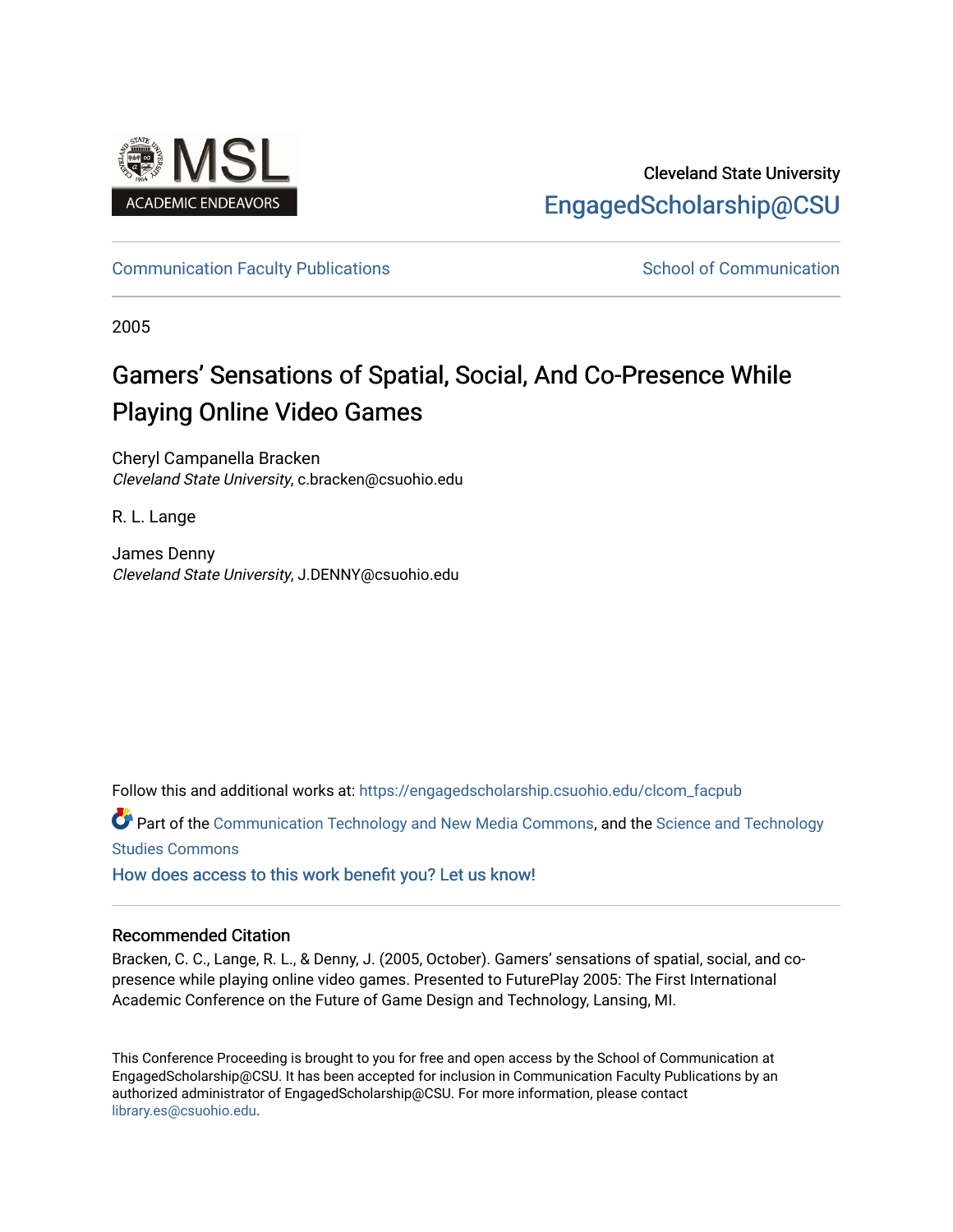# *Gamers' sensations of spatial, social, and co- presence while playing online video games*

Bracken, C. C., Lange, R. L., & Denny, J. (2005).

Presented to FuturePlay 2005: The First International Academic Conference on the Future of Game Design and Technology, Lansing, MI.

#### Abstract

There is an increasing number of video gamers who are playing games online. Previous research has demonstrated that off line gamers experience sensations of presence "the illusion of non-mediation" (Lombard & Ditton, 1997). The current study, explores through focus groups, the type of presence online gamers report experiencing. The results demonstrate that online gamers report having sensations that can be classified into all three main presence types: spatial (physical), social, and co-presence.

# *Introduction*

Today's technology allows people to play video games together in shared mediated spaces, either by playing on-line or by networking their videogame consoles. This environment is similar to other collaborative environments, in the sense that players agree to meet in a mediated space and often work together in teams to meet the objectives of the games (e.g., to capture the other teams' flag, or to kill all the other teams' players). One difference between online video games and other collaborative environments is the task the players complete is something they choose to do because it has entertainment value for them.

Additionally, some of the video games allow the players to interact using a variety of their senses, ranging from text-based messaging to real-time audio. Many studies of social presence have focused on behaviors of media users online; these include collaborative problem solving (Anump, et. al, 1994), education (Roussos et al., 1999; Steeples & Jones, 2002), and ecommerce (Desharnais, Lu, & Radhakrishnan, 2002). While online video game environments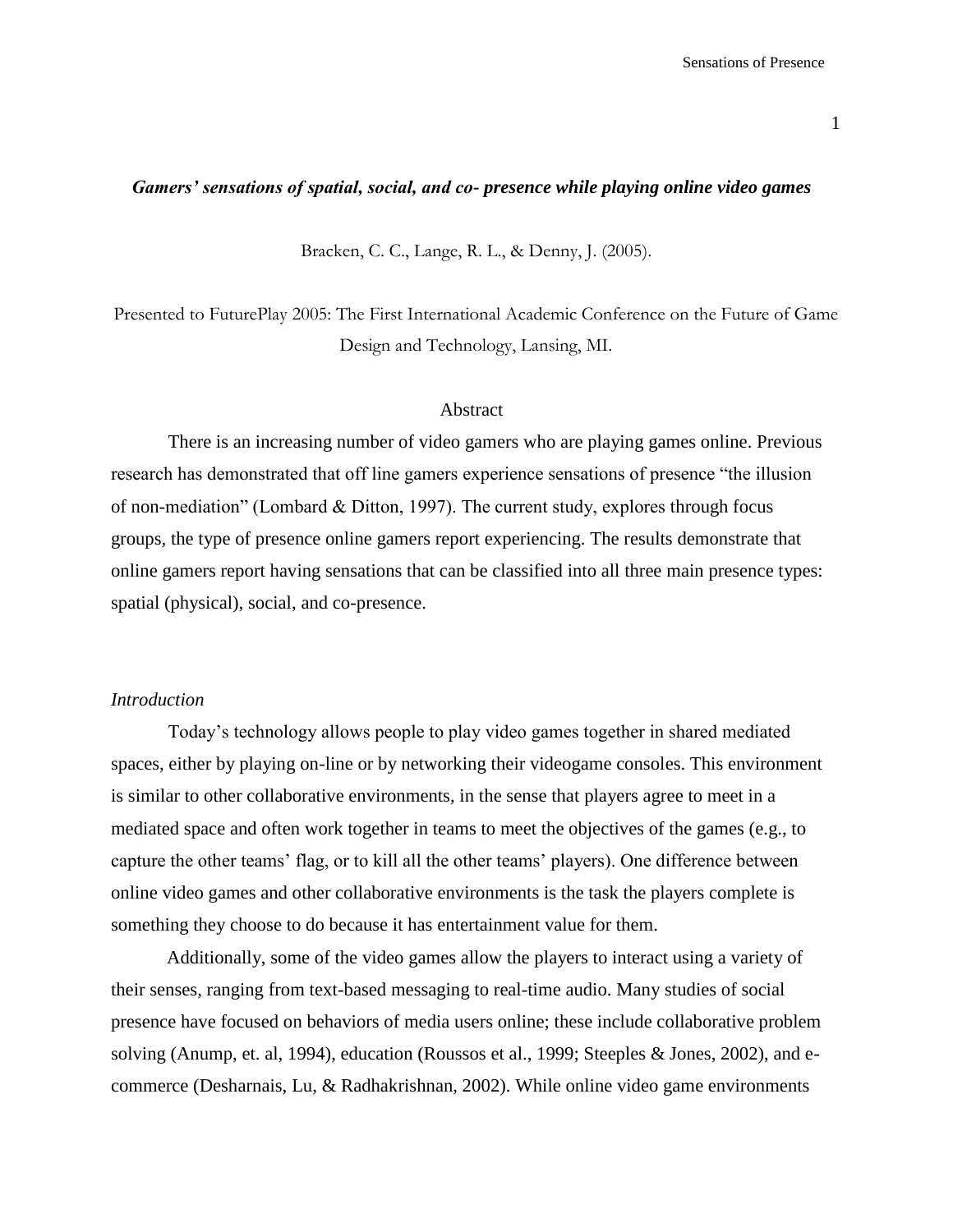can be considered collaborative environments, there are few studies that specifically investigate video game interactions in this context (i.e., many videogame studies explore the level and impact of violent content). This study explores the types of presence (spatial, social, copresence) experienced by video gamers while they are in the video game environment.

# *Collaborative virtual environments – online games*

The use of the Internet to facilitate multiplayer gaming has been widely cited as not only a way of creating even more value for gamers, but has the potential to bring together people from many different cultures to facilitate togetherness and mutual understanding (Martin, 2003). These online games can be understood as collaborative virtual environments (CVEs) (Benford et al., 2001). A CVE is classically defined as a medium which "allows geographically separated users to communicate and interact with each other within a shared environment through connected networks such as the Internet" (Lau, 2004). However, the emergence of CVEs did not begin with the graphical online games commonly seen now, but began decades ago with the creation of text-based multi-user dungeons (MUDs).

MUDs were, and continue to be, not used just for pure hack-and-slash gaming, but also were used as places where social activity could happen ranging from casual chatting to immersive role-playing. They are "social worlds", places in which a distinct vocabulary, activities, interests, concepts of what is important in life – and what life itself ultimately is – exist (Cressey, 1969). Each MUD has individuals who fill specific social roles, which is stratified depending on the complexity of the social structure of the MUD.

Interaction on a MUD takes place through the use of commands entered in a command line either through a special computer program, or client, designed for that purpose, or by directly connecting to the MUD computer and entering commands without a special interface. MUD communication often has two contexts: in-character and outof-character communication, which can either have dedicated "channels" given to it that can be turned on or off depending on player preference (Muramatsu and Ackerman, 1998) or through the use of local emits generated by MUD-specific syntax. On role-playing MUDs, the difference between incharacter and out-of-character chat is essential, while on purely social MUDs it is relatively unimportant beyond what importance individuals decide to give to it.

Social interaction is a strong draw to MUDs and CVEs in general (Schiano, 1999). However, research has found that claims about gender and identity play (Turkle, 1995) may be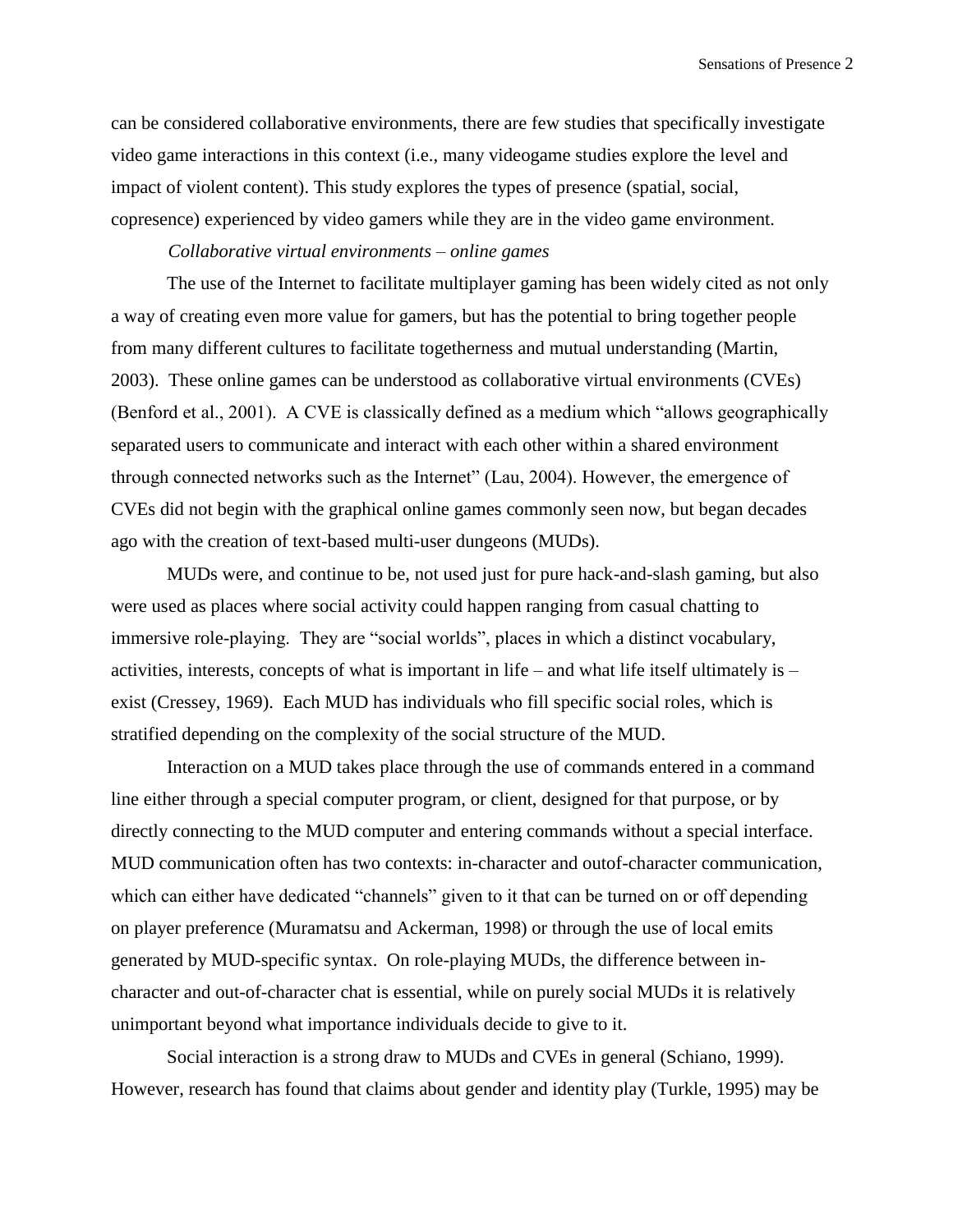exaggerated in favor of small social groups interacting with each other on a regular basis. Navigating the virtual environment is much less important to people than being able to interact with others (Schiano, 1999).

Lin and Sun (2003) interviewed several MUD designers and derived two conclusions useful to our research: people will participate in CVEs as long as they are deriving fun from the experience, since it is much easier to leave unwanted experiences online than in real life, and simulated social systems in CVEs require time and commitment from a "fairly large" population, though this probably would vary depending on what is attempting to be simulated. According to Lin and Sun, systems that have a lot of rules are easier to simulate than systems which are less structured. Of course, in making any system on a social CVE, fun should trump all other concerns.

#### *An anecdote from a text-based CVE: A rape in cyberspace*

One social MUD which has received regular scholarly attention is Lambda MOO, a project generally credited to Pavel Curtis, a Xerox PARC researcher, though with large amounts of collaboration from other programmers. Lambda MOO features an extraordinary amount of virtual affordances, including interactive items (Turkle, 1995) and a quasi-government operated by the players (Mnookin, 1996).

One of the most infamous incidents in the scholarly history of CVEs occurred at LambdaMOO, and was chronicled in Julian Dibbell's article "A Rape in Cyberspace", published in The Village Voice. Dibbell recounts the incident, and the fallout that occurred on the MUD, that illustrates key factors in the parameters of CVEs: high levels of social presence caused the victim of the incident to feel post-traumatic stress from the incident, and aroused intense anger from other members of the community because of the perceived harm done, resulting in a heated internal debate. At the end of a lengthy debate, the character which perpetrated the act against another character was destroyed. Afterward, a complex system of petitions and ballots was put into place about any action requiring administrative powers over the database to execute, which has evolved over the years to behave in a similar way to a quasidirect democracy.

This well-publicized incident not only shows us the power of social presence, but that environments with seemingly minimal media richness – a text-based MUD – can generate strong levels of copresence with the existence of strong content factors. Graphical games, while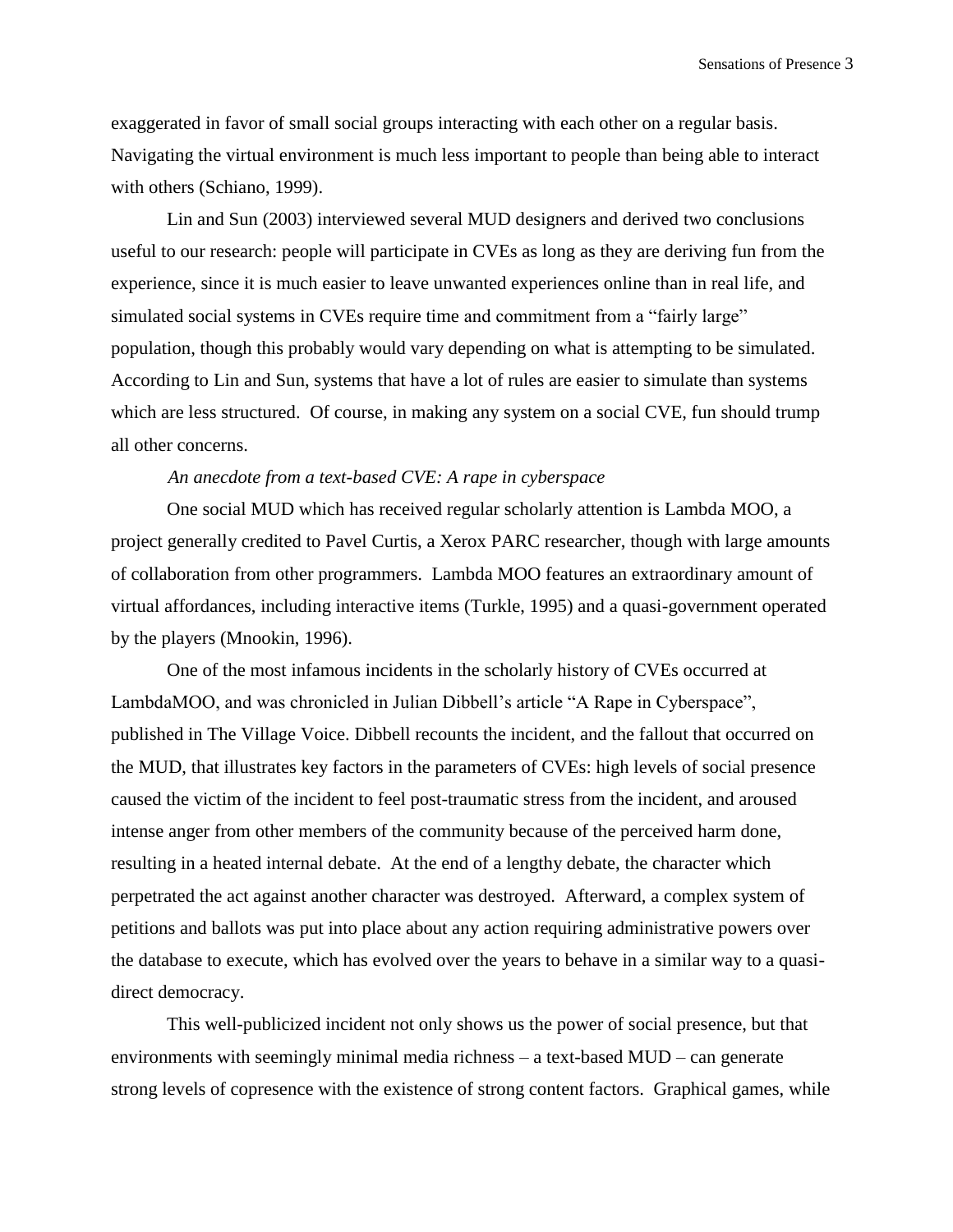having the ability to generate traditional presence through vivid images and other feedback mechanisms, do not have nearly the degree of customizability and environmental control that text games can offer. These factors allow MUDs to continue to exist today despite the existence of graphical alternatives.

While studies of the newer types of online games have not been extensively completed, we can make assumptions based on the volume of studies done with text-based MUDs that can help us to guide additional research into these newer games. *Virtual teams*

Virtual teams are traditionally defined in the computer-supported collaborative work (CSCW) research field as "groups of geographically and/or organizationally dispersed coworkers that are assembled using a variety of telecommunication and information technologies to accomplish an organizational task" (Townsend et al., 1998). A broader definition is used by Jennings (1997) in that virtual teams are groups of people who collaborate closely even though they may or may not be separated by space, time and organizational barriers.

Virtual teams have become increasingly popular in business since they allow the facilitation of information between people who may be geographically very far from each other more rapidly than would have been possible in the past. They provide benefits including allowing organizations to hire and retain the best people, regardless of location or physical ability (Johnson et al., 2001). Virtual teams are also an essential part of the online multiplayer gaming environment, and conclusions drawn from virtual teams which do work can also be useful for those virtual teams who take part in play.

#### *Creating a successful virtual team*

People who do well in virtual teams according to Johnson et al. (2001) are typically selfstarters who are individually accountable and capable of being flexible to a variety of different situations. Trust is also very important, especially since many members of virtual teams may never actually meet their comrades outside of mediated settings. Rapid assimilation into the team and acceptance of its goals is also important, as without good team participation skills, conflict will slow its progress (Townsend et al, 1998). Naturally, good communication is critical to a virtual team's success: the more open the channels, the more productive the team will be; flexibility in selecting communications channels has appreciable benefits (Pauleen  $\&$ Yoong, 2001).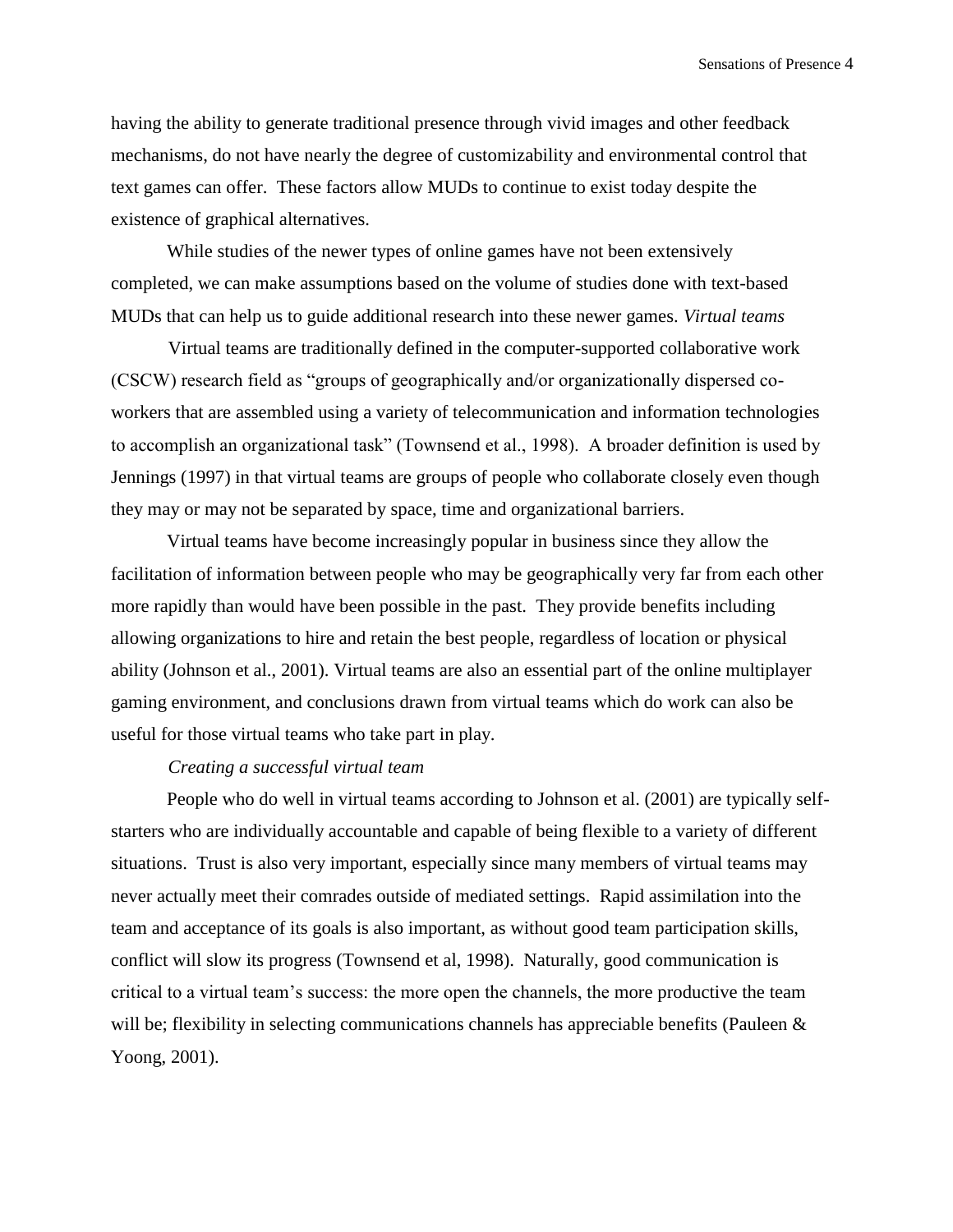A positive team climate, combined with regular opportunities for communication is among the factors found to be important to building virtual team collaboration. A shared vision for the outcomes of the virtual team is also important to fostering a desire to cooperate to achieve goals (Holton, 2001), which harkens back to our previous discussion of social presence. *Online gamers as virtual teams* 

We find the importance in making virtual teams work for a much less immediately "productive" end – facilitating the functioning of online game players in teams to achieve goals. Killing a "mob" of an enemy type to receive points and other rewards is surely as legitimate an organizational goal if any, albeit one where, arguably, there is more visceral satisfaction in completing the task. Just like in "traditional" virtual teams, personal initiative, trust, accountability and the ability to adapt to a rapidly changing environment are indicators of personal and group success, as are open lines of group communication about needs, wants and goals. The costs for failure, while perhaps not as catastrophic as in business, are equally high – failure in completing group tasks means the potential loss of points, prestige, resources and most especially time.

Team play has become an increasing part of online gaming – once an anomaly in a very competitive oneon-one (or free for all) environment, team play is now an accepted and important part of the online gaming scene. For instance, "City of Heroes" (http://www.cityofheroes.com), a massively multiplayer online role playing game (MMORPG), encourages the formation of teams to handle missions against enemies such as zombies, aliens or menacing robots. Other MMORPGs, such as EverQuest (http://www.everquest.com) follow a similar model, in which it is possible to "solo", or not work with a team, but greater benefits and glory come to those who work with others. These types of games are tremendously popular. Yee (2005) has documented that people from all walks of life and of a wide span of ages play MMORPGs. Yee also found that people reported playing their chosen MMORPG for an average of more than 22 hours a week.

#### *Presence*

The concept of presence, variously defined as a sense of "being there," a "sensation of reality,"

"involvement," and more generally as "an illusion of nonmediation," has been examined in research and theory in diverse fields. Lombard and Ditton (1997) defined presence as the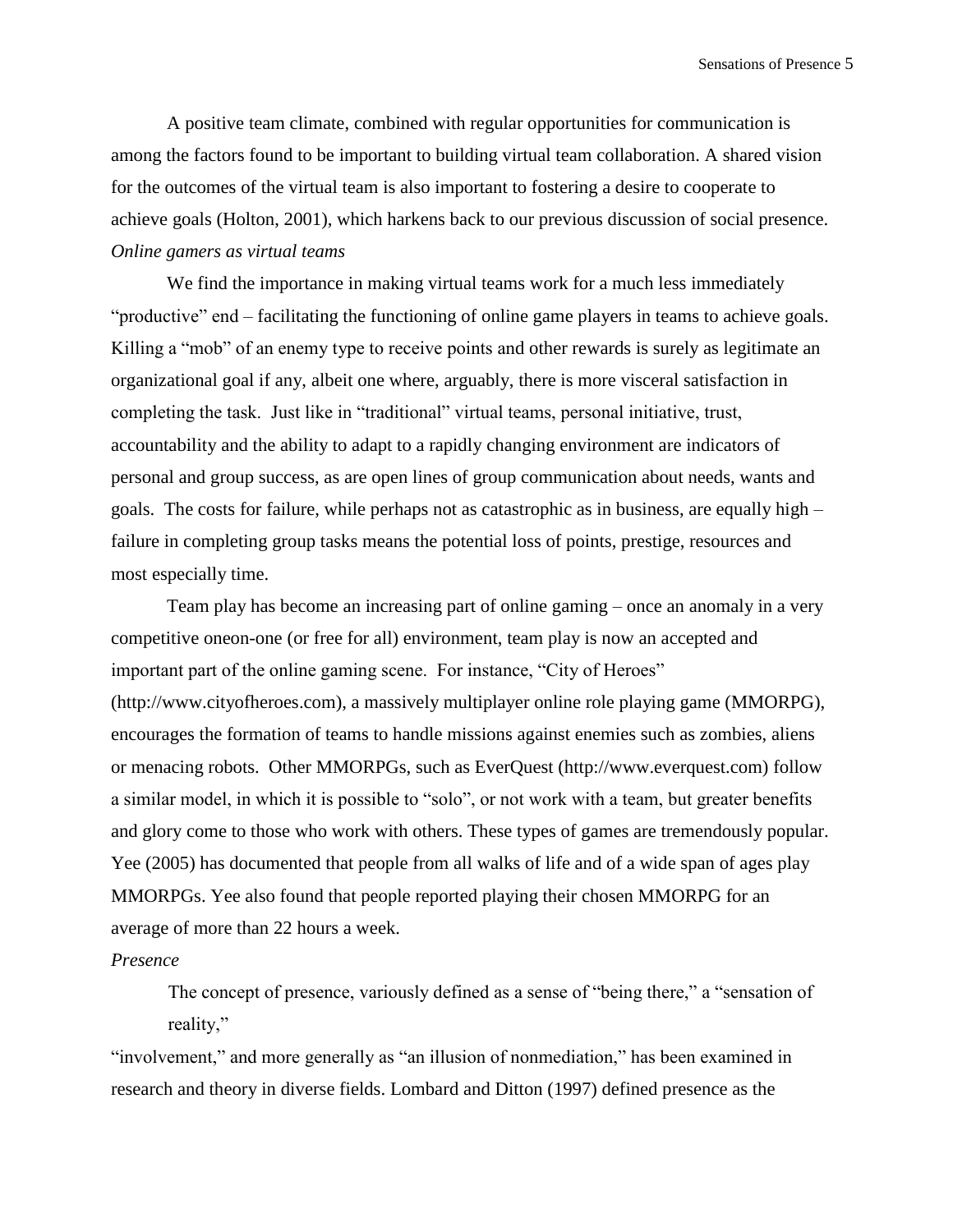"perceptual illusion of nonmediation" ("Presence Explicated" section; paragraph 1). Various researchers categorized the dimensions differently: Lombard and Ditton (1997) title them invisible medium (forgetting about the medium) and transformed medium (reacting to the medium socially), while IJsselsteijn, de Ridder, Freeman, & Avon (2000) used the terms physical (being in the mediated environment) and social (being near someone) types of presence. This study will explore videogame players' sense of spatial (physical), social presence, and copresence.

# *Types of presence*

*Spatial (physical) presence*. While physical presence has been generally defined as "being there", it includes both a physical sense of being somewhere else (in a virtual environment) as well as a psychological competent (i.e., feeling immersed, engaged, engrossed). The findings related to this type of presence have been largely consistent. The more realistic, interactive, and the more senses involved the stronger the sense of spatial (physical) presence.

Prior research has demonstrated that gamers experience varying levels of physical presence while playing offline video games (Tamborini, 2000). This physical presence helps to create increased states of physiological arousal (Dillon, Keogh, Freeman, & Davidoff, 2001; Lang & Lee, 2002), which may encourage psychological involvement in the experience (Witmer & Singer, 1998). It stands to reason that physical presence will also be generated in online multiplayer games, as the experience is very similar to playing a game offline. Similarly, social presence can be generated by offline video game play (Lee, et al., 2005), through means such as engaging characters and a rich virtual environment (Slater & Wilbur, 1997).

*Social Presence.* Social presence and how it is defined has changed over time. Originally it was introduced by Short, Williams, and Christie (1976) and was the term used to indicate the amount of information or the perceived social richness of a medium. Today is it usually (but not always) defined as the sense of "being together with another" (Biocca, Harms, & Burgoon, 2003) or as a sense of being together (deGreef & IJsselsteijn, 2000). The current study employs this definition of social presence.

Social presence has been of interest to researchers of CMC or ICT (other than videogames). The main findings are that people do experience a sense of social presence (feel they are with another person in CVEs). Sensations of social presence have been found in several scenarios ranging from media users reaction to text-based messages (Bracken & Lombard,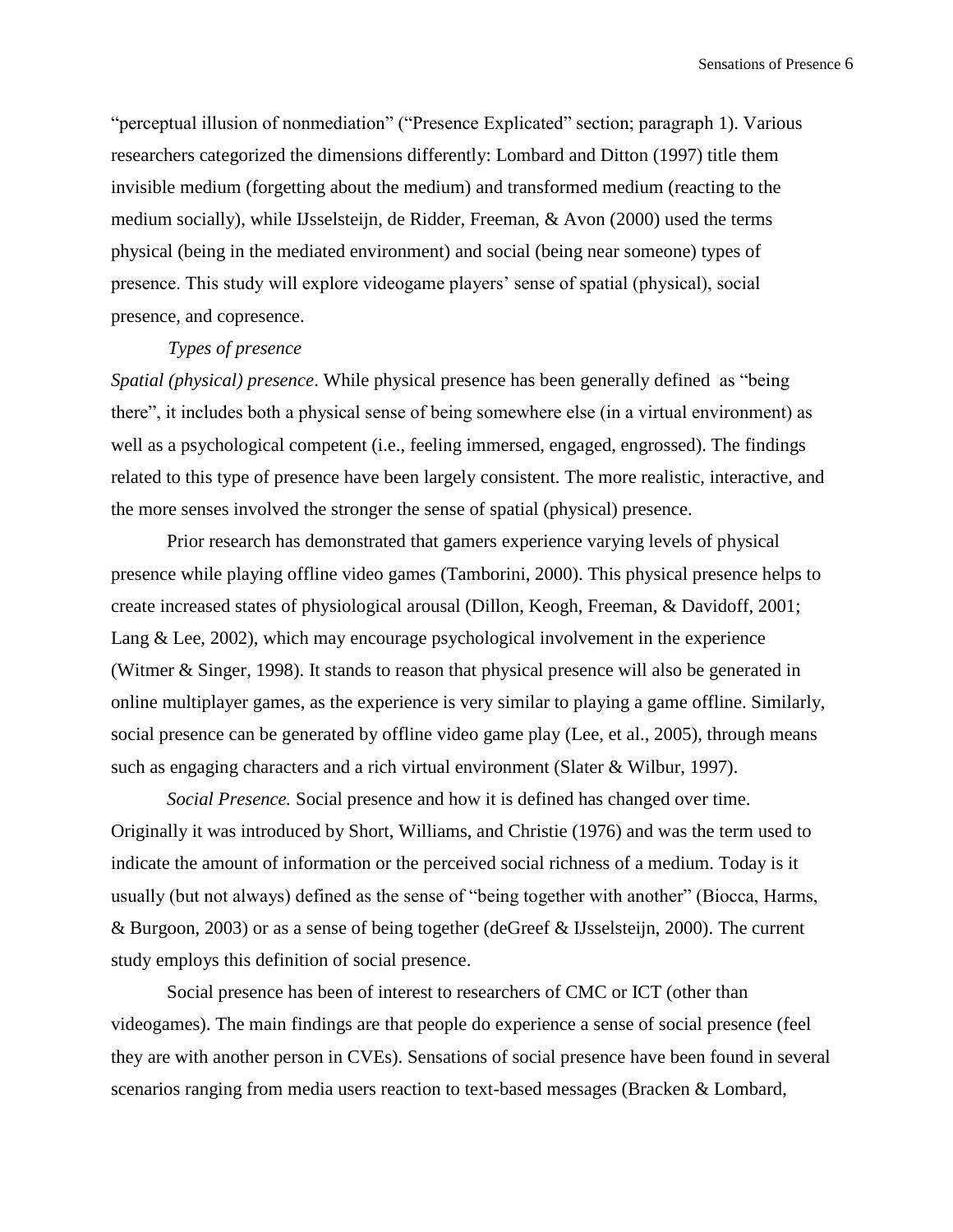2004) to interaction with avatars in graphical virtual reality environments (Schroeder, 20002). The re is also a wide array of effects due to experiencing a sense of social presence: in CMC sensations of social presence have been found to improve the perceived quality of online education (Aragon, 2003), increase the gratification of instant messaging (Sung, 2005), impact effectiveness of virtual environments (Gamberini, Spagnolli, Paolo, Massimiliano, & Bua, 2004), and lead to higher levels of enjoyment (Phillips & Lee, 2005). The current study anticipates that social presence will be experienced by video game players.

*Co-Presence.* Copresence is a sub-division of social presence. It has been defined as a feeling of "being *socially present* with another person" (Sallnas, Rassmus-Grohn, & Sjostrom, 2000; Nowak, 2003). Earlier (nongaming) studies have found that participants in collaborative virtual environments experience sensations of copresence (Slater & Steed, 2002; Slater, Sadagic, Usoh, & Schroeder, 2000) and that a sense of copresence can enhance/strengthen the overall experience of presence (Gerhard, Morre, & Hobbs, 2005; Slater, Sadagic, Usoh, & Schroeder, 2000). These studies explored copresence as the feeling one has when they are physically separated from others but still feel a sense of togetherness in an "electronic communication network." This is what Zhao (2003) refers to as "corporeal telecopresence" (p. 447). This study is focused on these types of response in online videogame environments.

### *Presence and video game studies*

There are a small but growing number of studies investigating presence and videogames. Recently, Tamborini and Skalski (2005) have argued that there is a natural fit between the videogames and presence that is the likely explanation for the "appeal and consequences" of videogame usage (p. 27). It should be noted that the bulk of presence and video game studies have focused on the spatial (physical) presence.

One study that has examined videogames and experiencing a sense of presence was an exploratory study using the "autoconfrontation method" (Rétaux, 2002). In this study participants were video taped as they played a videogame. Afterwards the participant was shown the film and asked to rate a variety of presence dimensions, including immersion. The participants reported feeling varying levels of presence, often based on their performance and the challenges the game provided. Other studies have explored the use of narrative (within games) and players' sense of presence. Video games were found to be able to generate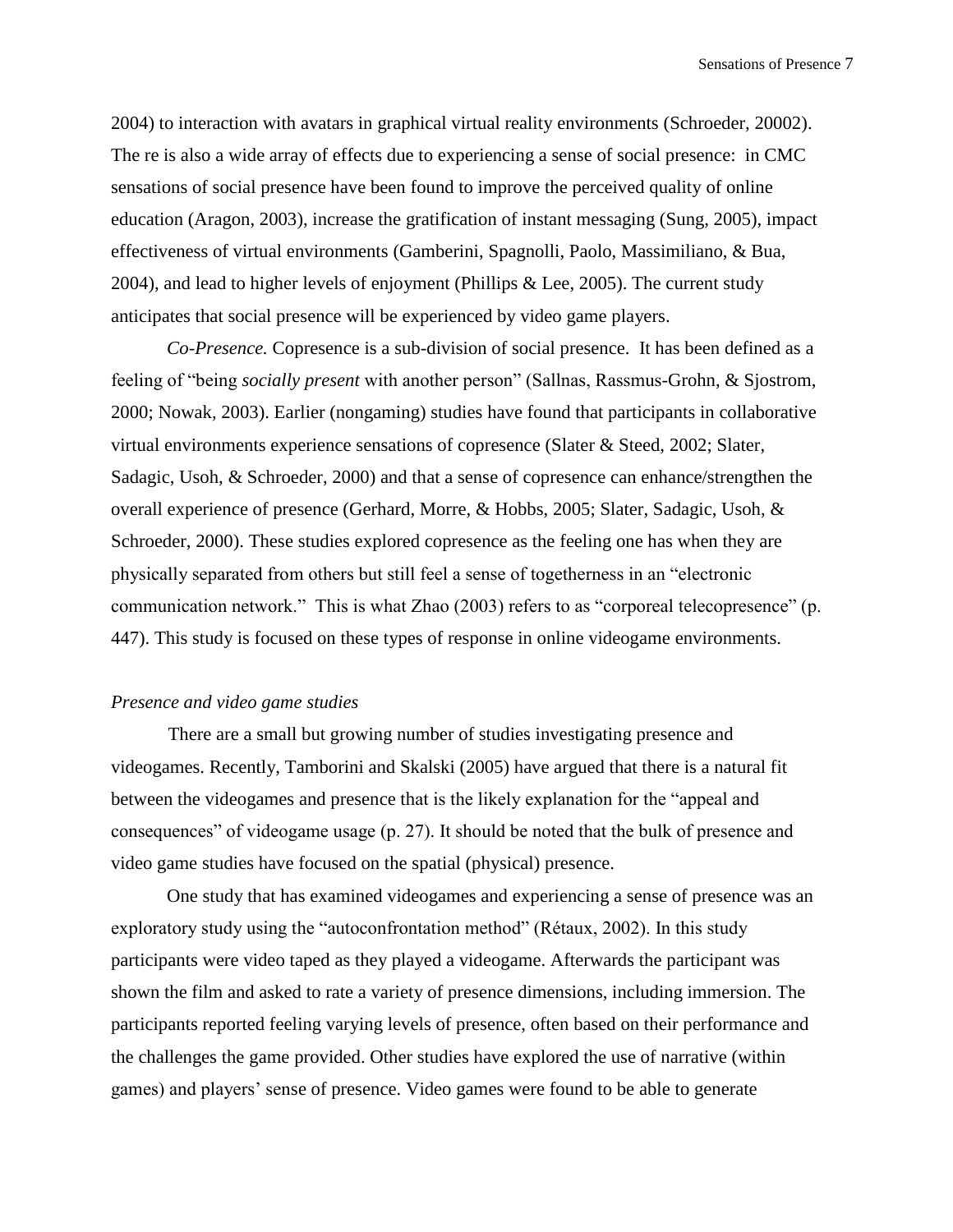sensations of presence (Lee, Jin, Park, & Kang, 2005; Schneider, Lang, Shin, & Bradley, 2004). Further, Lee et al. specified that players reported experiencing both spatial and social presence.

Additionally, online virtual chess has been studied by Hoffman, Prothero, Wells, and Groen (1998), who found that all players (including no-chess players) experienced a sense of presence. However, the greater the skill of the players the more fully immersed they were able to become in the environment. This finding has been replicated by Bracken and Skalski (2005), who have created a skill scale to evaluate a videogame players' skill level and propose it be employed as an intervening variable when measuring gamers' sensations of presence.

#### *Research Questions*

Research Question 1: Do gamers experience the effects of spatial (physical) presence while playing online multiplayer games?

Research Question 2: Do gamers experience the effects of social presence while playing online multiplayer games? Research Question 3: Do gamers experience a sense of copresence while playing online multiplayer games?

#### Method

A total of 20 participants were recruited from a communication department in a midwestern urban university. Participants were limited to those who had played either online videogames (with other people) or who networked a video console game unit (i.e., Sony PlayStation or Microsoft X-box). The participants were provided with lunch for their participation and were entered into a lottery with the possibility of winning \$50 USD There were a total of four focus groups conducted with group size ranging from 3 to 9 participants. The focus groups lasted approximately 1 hour.

#### Results

Overall the gamers reported experiencing sensations of each of the three types of presence included in this study: spatial, social, and co-presence. This section details the responses provided in the focus groups. *Spatial (physical) presence* 

There was general agreement that the gamers feel immersed in the video game environment. One gamer stated, "…you are into it, and you get into the story, and you don't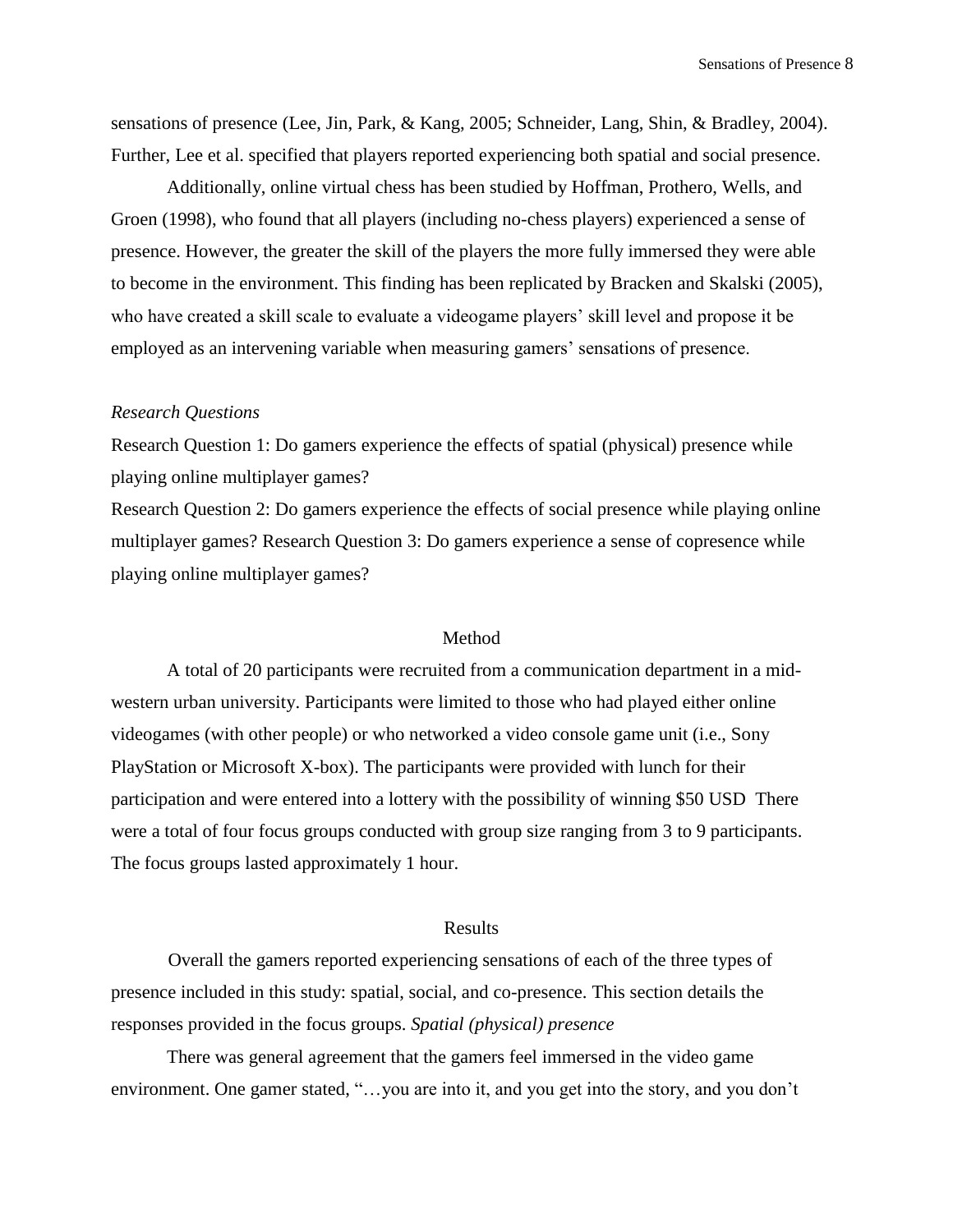[know] that there is a reality around you because you're so sucked into the game." They also reported that they experience these gaming environments with "all [their] senses."

The gamers discussed experiencing a loss of time while playing online videogames. Several of the gamers mentioned losing several hours on more than one occasion. One gamer even stated that once he starts playing it is difficult to stop. He then stated that he has played "from two in the afternoon till two in the morning, went to the bathroom once, and didn't eat, just sat there and played." There are even "urban legends" surrounding these types of practices. Several players said they heard of an unknown gamer who allegedly died while online after three days of continuous play without eating, drinking, or even taking a restroom break. A number of participants mentioned ways in which they limit their playing time, to remind themselves to leave the game (see discussion of sound below).

Participants discussed the extent to which form variables (screen size and image quality) impact their immersion. There was agreement that they have found themselves immersed while playing on a variety of screen sizes, and that larger screens are not necessary for them to feel immersed.

Emphasis was placed on sound, as it was felt to impact both realism and immersion. Several gamers reported that they manipulate the level of sound to change their experience. In some instances, they prefer playing with surround sound because it assists them in completely immersing themselves and improve their playing ability because you can hear when "some guy is walking up, and you just turn around… [because you can hear] the effects of footsteps coming." At other times, gamers reported manipulating their experience was to turn to sound down to avoid being too immersed in the game. One gamer reported stated that he used sound to control his level of immersion, by lowering the sound to remind him that the content of the game was not real. "Even if you're playing a scary game and turn the volume down, its not nearly as scary if you turn it [the sound] way up." *Environmental Realism* 

The gamers agreed they felt they were in a separate world together with other video game players while they are playing online games. Even as they acknowledged they felt a sense of being in a different place when playing video games, the gamers generally did not feel as if the environment itself was "real," and were able to delineate between the real world and the video game world clearly. Environmental realism was not as significant to them as an engaging and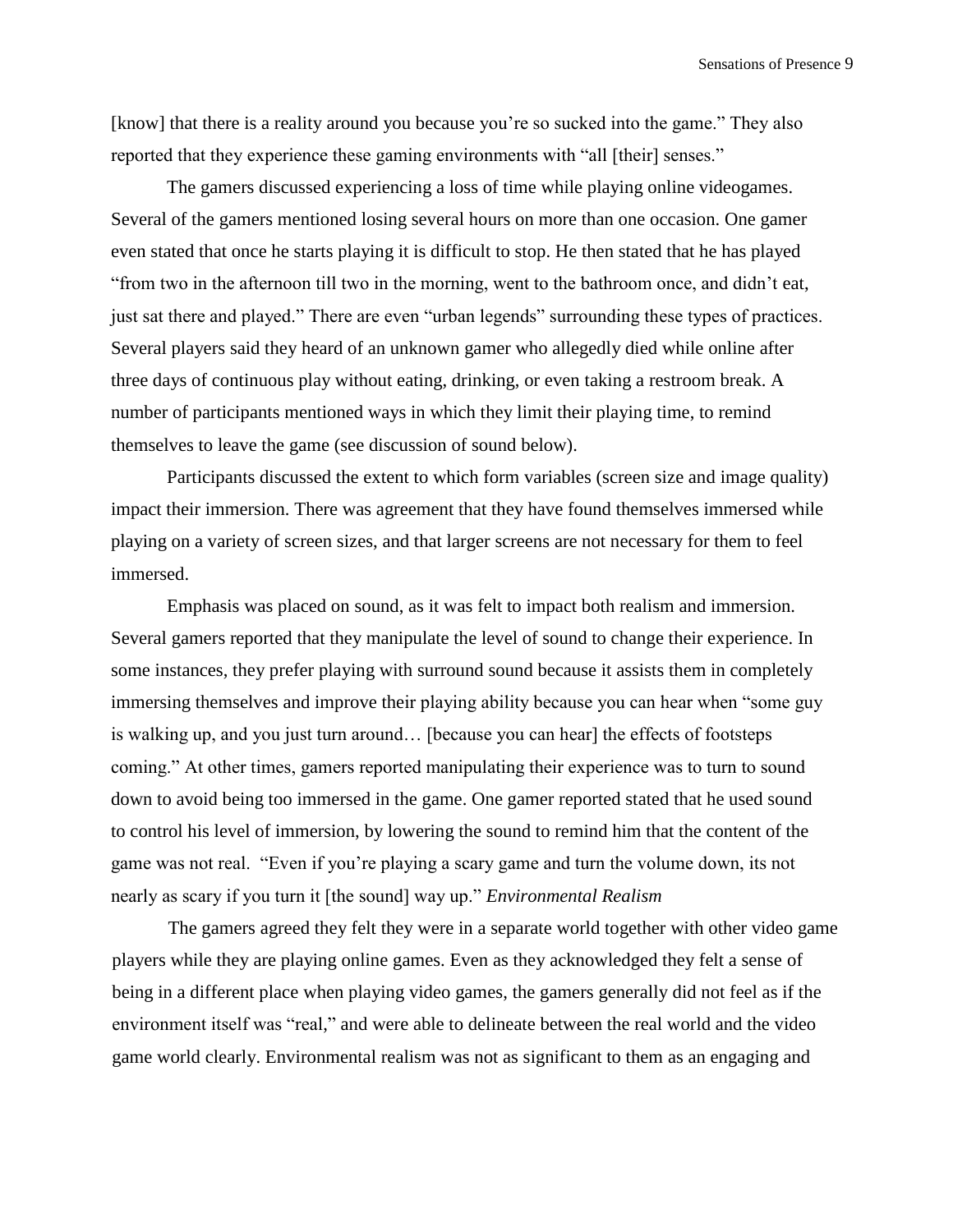Sensations of Presence 10

interesting gaming experience. Personal enjoyment was the priority for most gamers more so than realism.

However, one player went so far as to make specific references to video games environments being a different, separate world from the physical world. "Sometimes I really hate coming back to this world," he said. "[Even though] you're so good at [playing the game], you walk outside [and are] not recognized for it….that's why sometimes I get disappointed because ... when I walk outside people just know me for being a quiet loner person." Some gamers played online video games for the role playing aspect. One gamer commented about wanting to get as far into character as possible to increase the fun of play. Being in character increased their perceived realism, as well as being able to have a lasting impact on the game world. In most cases, this appears to be achieved by possessing above-average combat abilities, such as optimized armor or weapons.

All the gamers reported that they could tell a "bot" (a robot or program that operates as a character) from a person in an online game based on a "player's" performance. The consensus was that bots have a pattern(s) they follow while in the game and that humans are more unpredictable.

# *Social Immersion*

There was considerable variance between gamers about their perceived levels of social immersion. Some gamers did not develop strong immersion, while other gamers detailed intense immersion experiences. Some gamers also expressed the feeling that avatars/characters were extensions of the gamers themselves. More than one gamer commented on the feeling of connection with the character. The most intense immersion into character experiences came from individuals who engaged in online role playing games, such as EverQuest.

> I guess I like getting into my games. I know it's not real, and I know it's [just] a game, but I think it's more fun when you [involve yourself in role play] … it's like you're experiencing something different, something out of this world.

An element of skill appeared to be involved in creating social presence. Individuals who were proficient at specific types of gaming and developed strong immersive involvement also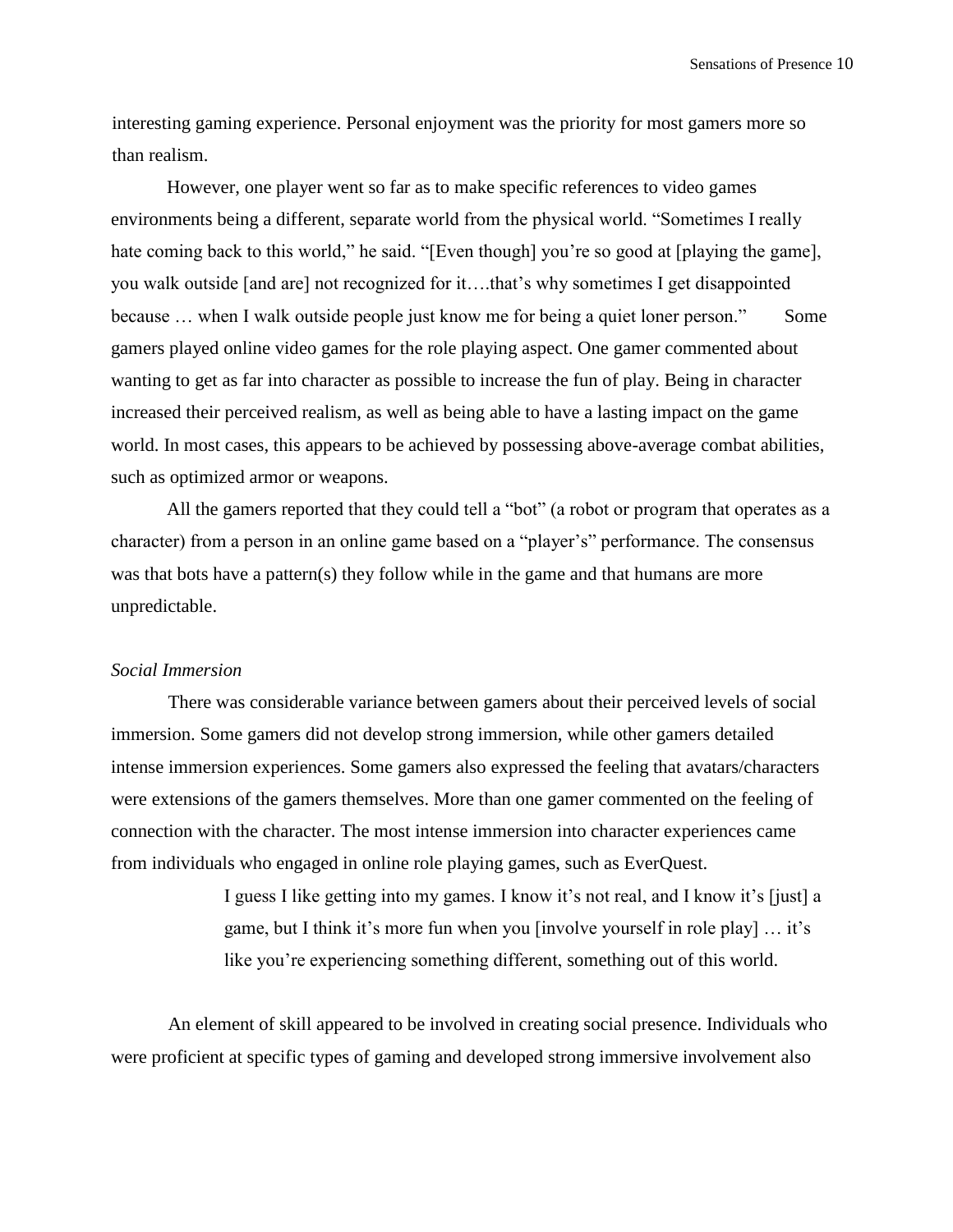Sensations of Presence 11

reported that they found themselves not developing a sense of social presence when playing other kinds of gaming – especially ones where they were not as skilled.

One gamer discussed their experiences with a text-based game versus a game which involved a fully three-dimensional environment.

> A long, long time ago I played a game called "Trade Wars" … you form alliances with other players to maximize your earning potential. I would get involved in trying to form trade alliances and block off the other people who wanted to blow up our asteroids, and go and blow up their asteroids when they weren't looking. [Compared to that], there hasn't been anything I've done online that has gotten me [that] involved. I have to admit that just watching people play "Grand Theft Auto" [overwhelms me] because I am incapable of doing [well in that game]. I have no hand and eye coordination [for those kinds of video games].

### *Player Togetherness*

There was also some discussion about of feeling they know people they play with online. Several players expressed feeling a connection to other players, even though their interaction is limited by the game. There was occasionally a feeling of extreme closeness where the players reported feeling part of a family. The reason given for this was "they have so much in common with you, and when you play with them, you [watch out] for their life". The longer individuals played with team members, the more connected they reported feeling to them. Members of teams which concluded after one session did not report as strong of a connection to team members as members of longer lasting teams.

This was particularly true of online "clans". Clans are groups of individuals who band together in a persistent organization to play a game together. The clans have rules that vary in strictness depending on the internal organization of the group. However, the players who were part of clans reported strong ties to clan members.

Gamers who were very involved with their clans reported developing the ability to anticipate the movements and strategies of other clan members, and react accordingly. At times they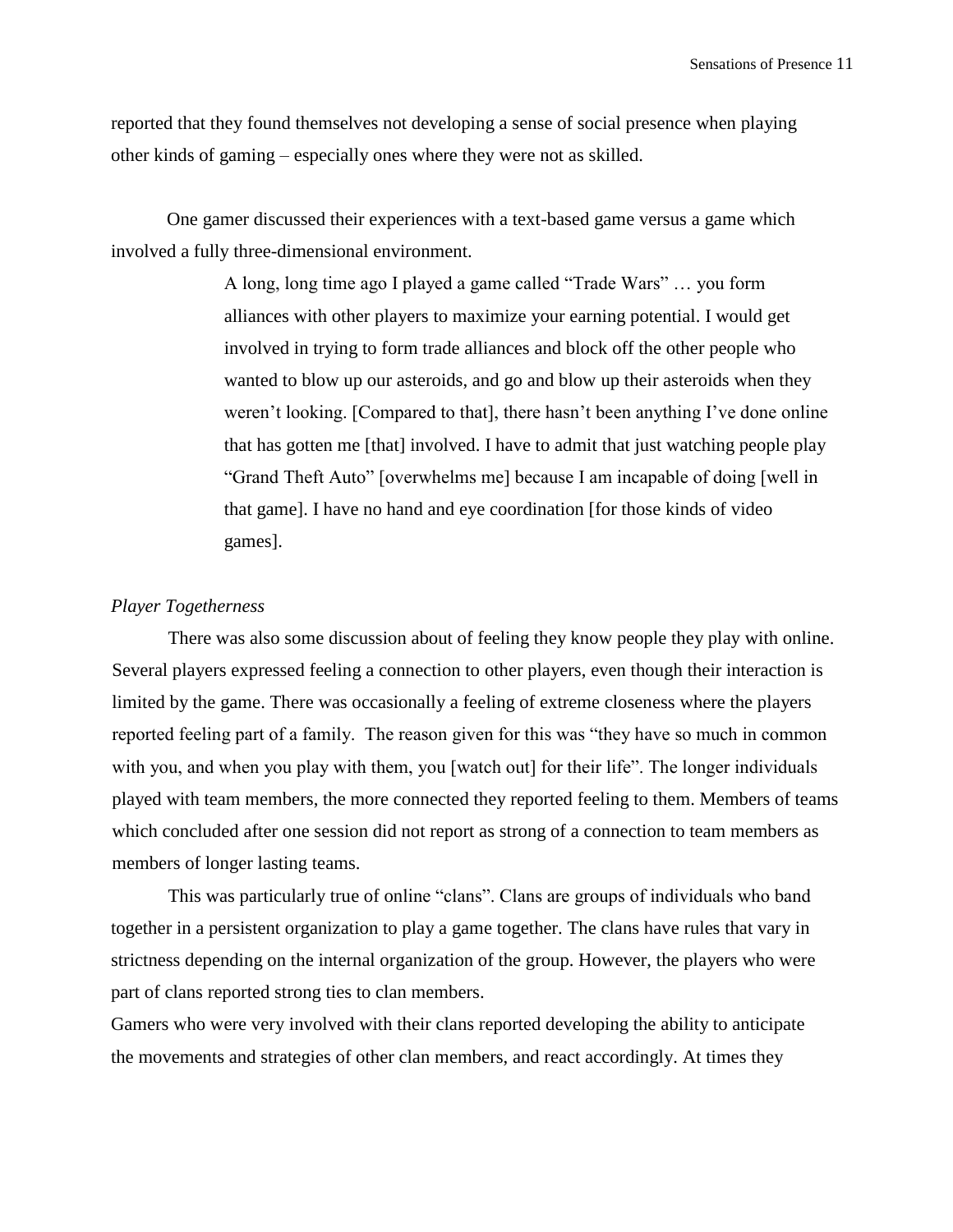Sensations of Presence 12

reported successfully used non-verbal communication, such as avatar gestures or other movements, to coordinate their activities.

As would be anticipated, gamers did not report having a strong connection to their adversaries. Sharing the same goal, or having a shared destiny of some variety, appeared to encourage interpersonal connection between gamers. Opponents, being opposed to the goal of the player, tended to be depersonalized. One gamer reported feeling no connection to the other person, and considered their challenger to be equivalent of playing against the computer: "I just go in there, that's the opponent, let's play".

Length of time playing against the opponent did tend to increase the social presence reported by gamers, but overall players reported more of a sense of social presence from their team members than their enemies. "I can hop on Yahoo games and play a game of Literati [a Scrabble-like game] with somebody, and I don't know who they are," one gamer said. "I play the game with them, and it's great, but it could be my next door neighbor … but they are not playing with me [so I do not feel a connection]."

The degree of communication between players was influenced to some extent by the type of interaction allowed by the game. However, the game environment was not the only thing influencing what could be done in terms of clan or team coordination. Some gaming environments use in-game maps which can locate all the players, while other environments do not have that degree of coordination available to them. However, there are third party technologies such as TeamSpeak which allow for real-time voice chat between individuals. *Discussion* 

It is obvious from the gamers' statements that they are experiencing all three of the types of presence explored in this study: spatial, social and co-presence while playing online videogames. Specifically, they feel a sense of physical presence while being immersed in the videogame environment. They also report experiencing a sense of social and co-presence while playing, and for some of the gamers these sensations are allow them to feel that they have established close relationships with other gamers they only know online.

What is particularly interesting is that the gamers are able to articulate not only that the experience sensations of presence but are able to identify when they feel "present" and when they do not. They reported having intense presence experiences with the circumstances and interactions to some extent determining the type of presence.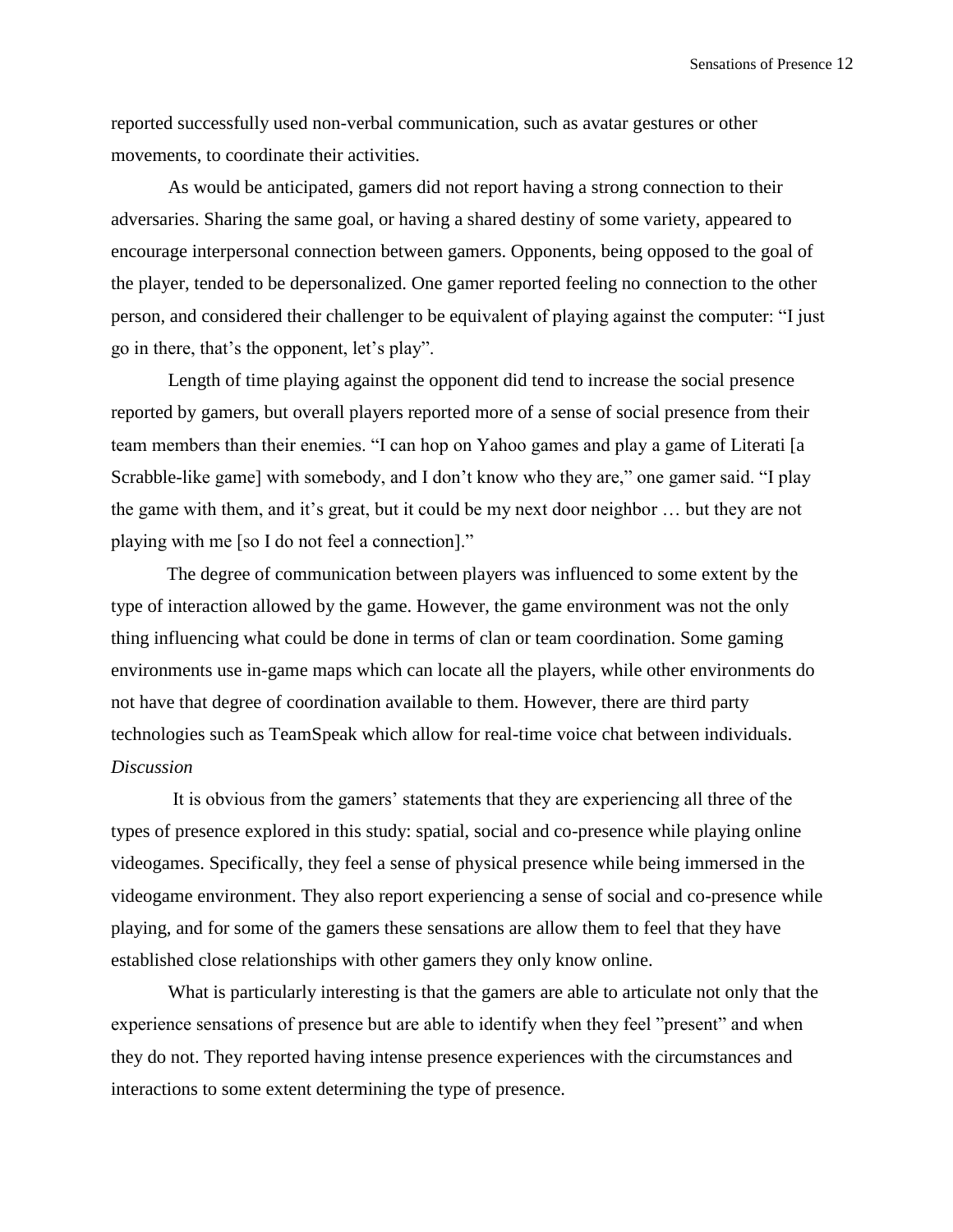# *Future Research*

Focus group data is useful for acquiring rough ideas about a concept, but expanded quantitative study is required to gain a broader knowledge of how gamers experience presence when playing online games. Based on the focus group discussions detailed here, we propose a study which varies levels of visual and aural richness in a gaming situation. This study could be used to determine the impact different levels of various output types may have on spatial and physical presence.

Of particular interest is how establishing "flow" may influence both spatial and social presence, and what attributes in video games either encourage or discourage achieving a flow state. How flow and skill interact will be especially important to understand in future gaming research; the present work in this area is an excellent start, but more must be done.

The differences between role playing games and other kinds of games should be explored in more detail. While it appears that the potential for social presence appears to be greater in role playing games, it may be easier to achieve spatial presence in non-role playing games due to the lack of possible social distractions. The social dimension of gaming may even overwhelm traditional ideas of visual and audial richness being the most important attributes to focus on in establishing spatial or social presence.

# **Conclusion**

Overall, this exploratory study demonstrates that online video game players have sensations of spatial, social, and co-presence. This study provides the ground work for examining video games as collaborative virtual environments, and as a rich area for presence research.

#### References

- Anupm,V., Bajaj, C., Bernardini, F., Cutchin, S., Chen, J., Schikore, D.,.Xu, G., Zhang, P. & Zhang, W. (1994). Scientific problem solving in a distributed and collaborative multimedia environment. *Mathematics and Computers in Simulation, 36, 433-542.*
- Aragon, S. R. (2003). Creating social presence in online environments. *New Directions for Adult & Continuing Education, 100*, 57 – 69.
- Benford, S., Greenhalgh, C., Rodden, T., Pycock, J. (2001). Collaborative virtual environments. *Communications of the ACM, 44* (7), 79-86.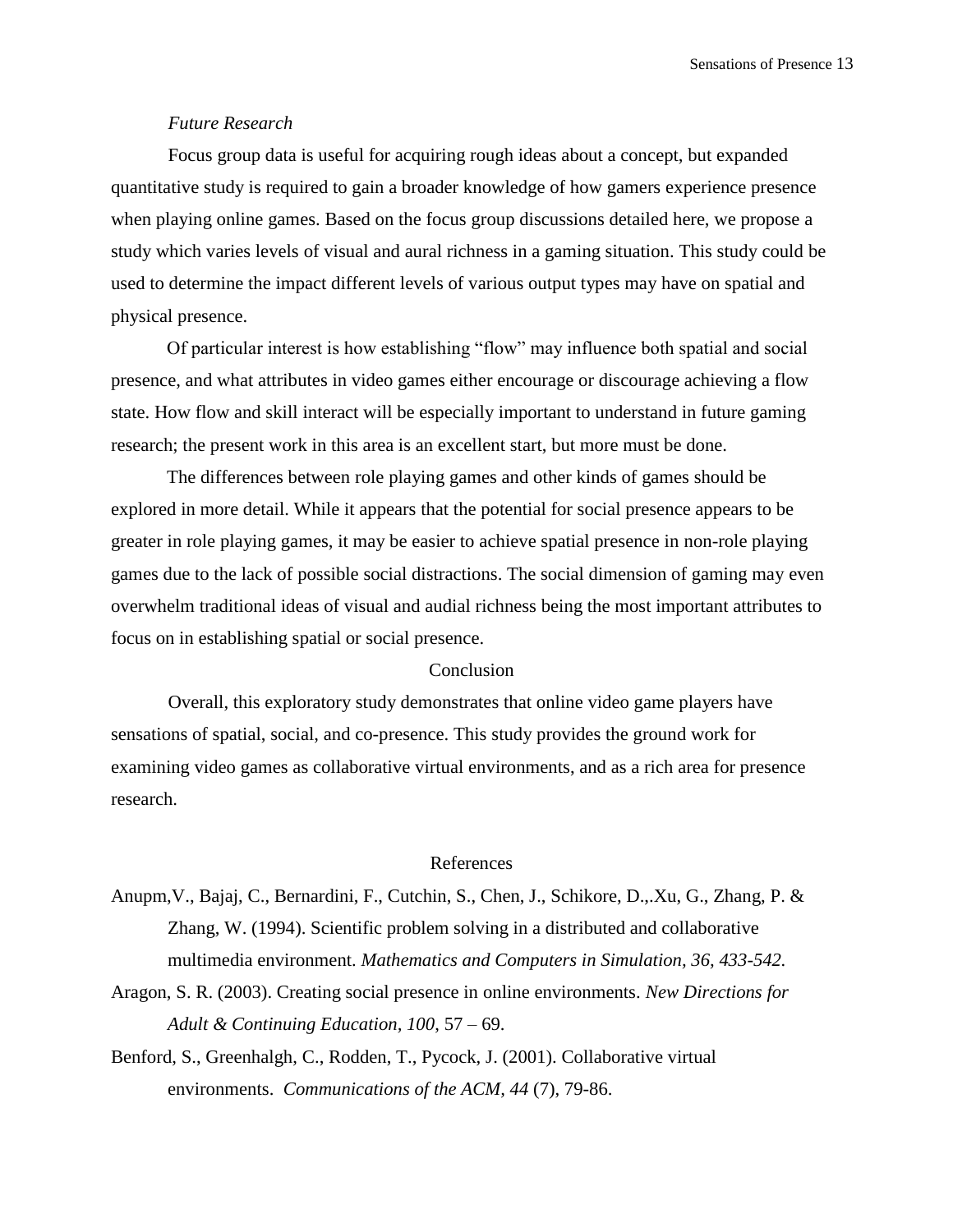- Biocca, F., Harms, C., & Burgoon, J. (2003). Towards a more robust theory and measure of social presence: Review and suggested criteria. *Presence: Teleoperators and virtual environments, 12(3), 456-480.*
- Bracken, C. C., & Lombard, M. (2004). Social presence and children: Praise, intrinsic motivation, and learning with computers*. Journal of Communication, 54*(1), 22-37.
- Bracken, C.C., & Skalski, P. (2005). *Presence Reactions to Video Games: The Impact of Image Quality and Skill Level.* Paper presented to the Communication & Technology division at the annual conference of the International Communication Association, New York, NY.
- Cressey, P. G. (1969). *The Taxi-Dance Hall: A sociological study in commercialized recreation and city life*. Montclair, NJ: Patterson Smith.
- DeGreef, P., & IJsselsteijn, W. A. (2000). *Social presence in the photoshare tele-application*. Paper presented at the Third International Presence Workshop, Techniek Museum, Delft, The Netherlands.
- Desharnais, P., Lu, J., & Radhakrishnan, T. (2002). Exploring agent support at the user interface in e-commerce applications. *International Journal on Digital Libraries, 3,* 284-291.
- Dibbell, J. (1993, December 23). A rape in cyberspace. *The Village Voice*, 36-42.
- Dillon, C., Keogh, E., Freeman, J., & Davidoff, J. (2001). *Presence: Is your heart in it?* Paper presented to the annual Presence Workshop, Philadelphia, PA.
- Eastin, M., Griffiths, R., Lerch, J. (2005). *Beyond Shooter Games: How Game Environment, Game Type, and Competitor Influence Presence, Arousal and Aggression. Paper presented to the Communication & Technology division at the annual conference of the International Communication Association, New York, NY.*
- Gerhard, M., Moore, D., & Hobbs, D. (2005). Close encounters of the virtual kind: Agents simulating copresence. *Applied Artificial Intelligence, 19*, 393-412.
- Galimberti, C., Ignazi, S., Vercesi, P., Riva, G. (2001). Communication and cooperation in networked environments: An experimental analysis. *CyberPsychology & Behavior, 4*(1), 131-146.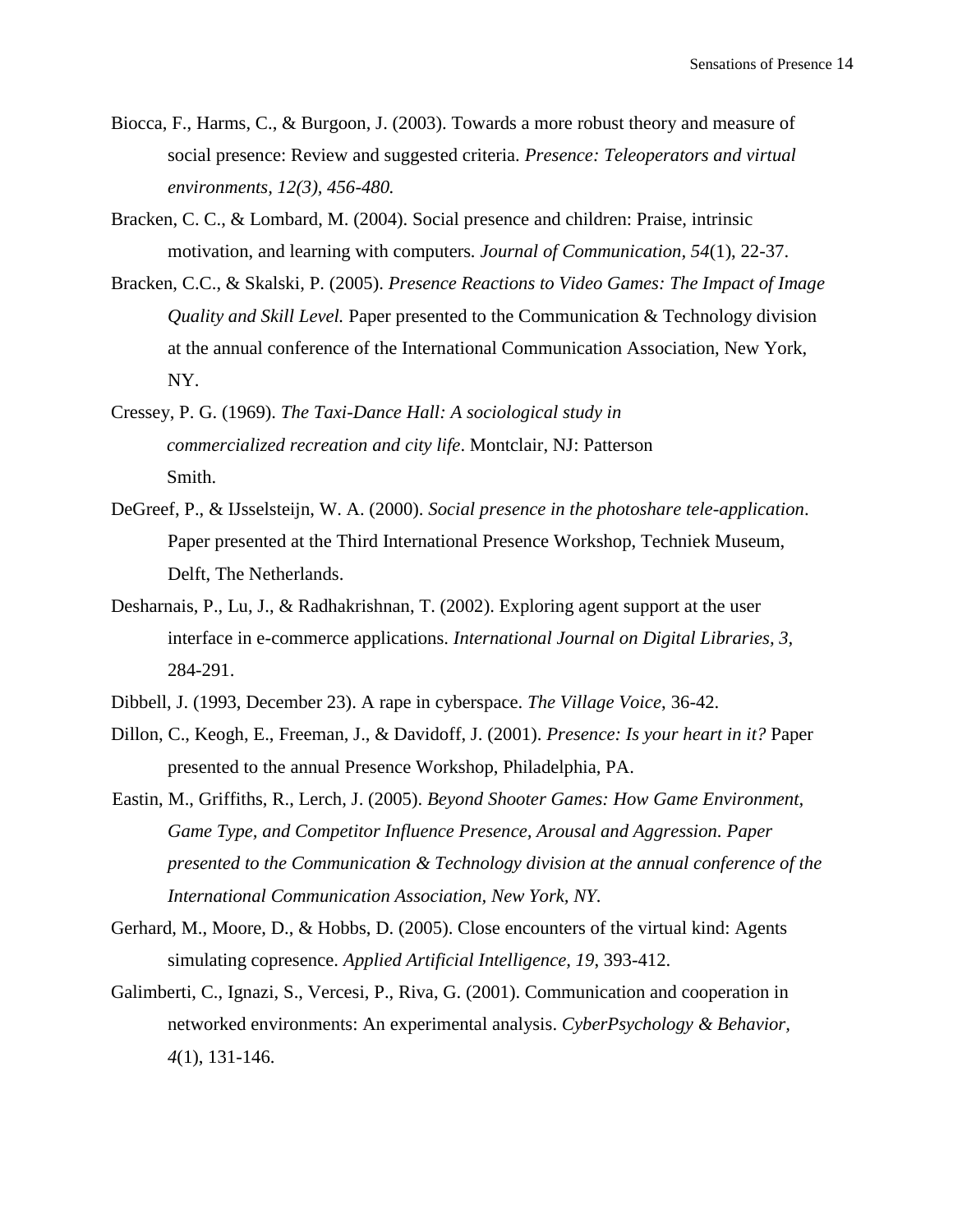- Gamberini, L., Spagnolli, A., Cottone, P., Martinelli, M., & Bua, L. (2004). The "presence of others" in a virtual environment: different collaborative modalities with hybrid resources. *Cognition, Technology & Work. 6*(1), 45-49.
- Hoffman, H.G., Prothero, J., Wells, M. J., & Groen, J. (1998). Virtual chess: Meaning enhances user's sense of presence in virtual environment. *International Journal of Human-Computer Interaction, 10*, 251-263.
- Holton, J. (2001). Building trust and collaboration in a virtual team. *Team Performance Management, 7* (3/4), 36-47.
- IJsselsteijn, W.A., de Ridder, H., Freeman, J. & Avons, S.E. (2000). Presence: Concept, determinants, and measurement. *Proceedings of the SPIE, Human Vision and Electronic Imaging V, 39,* 59-76.
- Jennings, L. (1997). Virtual teams transcend time and space. *Futurist, 31* (5), 59-60.
- Johnson, P., Heimann, V., & O'Neill, K. (2001). The `wonderland' of virtual teams. *Journal of Workplace Learning, 13* (1), 24-29.
- Lang, A., & Lee, S. (2002). *Measuring Presence: Pictures, Words, and Sweat*. Paper presented to the Information Systems Division at the annual conference of the International Communication Association, Seoul, Korea.
- Lau, R. (2004). Advances in collaborative virtual environments: Guest editor's introduction. *Presence: Teleoperators and virtual environments, 13* (3), 3-4.
- Lee, K.M., Jin. S.A., Park, N., Kang, S., (2005). *Effects of Narrative on Feelings of Presence in Computer-Game Playing.* Paper presented to the Communication & Technology division at the annual conference of the International Communication Association, New York, NY.
- Lin, H., & Sun, C. (2003). Problems in simulating social reality: Observations on a MUD construction. *Simulation and Gaming, 34* (1), 69-88.
- Lombard, M., & Ditton, T. B. (1997). At the heart of it all: The concept of presence. *Journal of Computer-Mediated Communication, 13*(3). Available: http://www.ascusc.org/jcmc/vol3/issue2/lombard.html
- Martin, A. (2003). Adding value to simulation/games through Internet mediation: The medium and the message. *Simulation & Gaming, 34* (1), 23-38.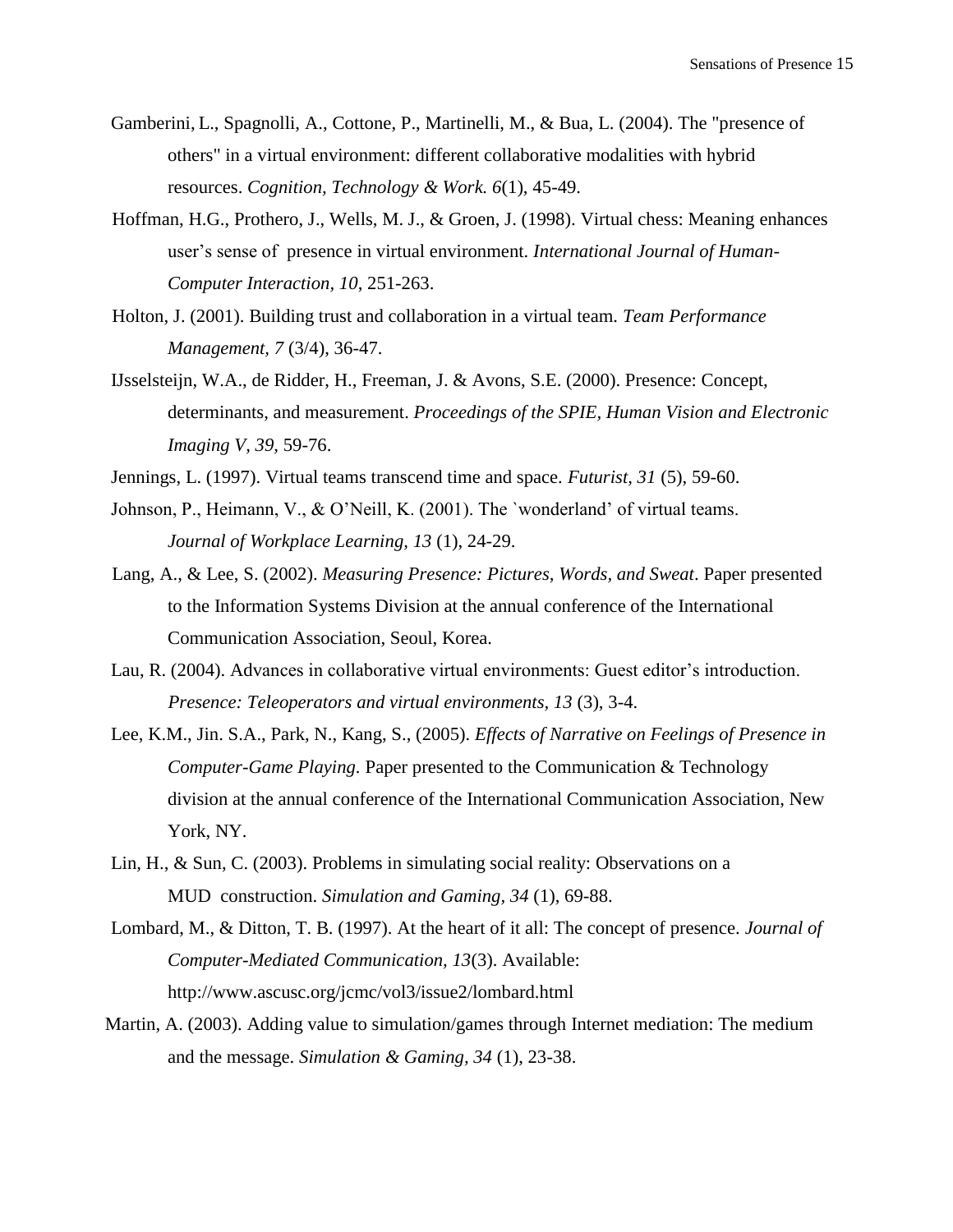- Mnookin, J. (1996). Virtual(ly) law: The emergence of law in LambdaMOO. *Journal of Computer-Mediated Communication, 2* (1). Retrieved on September 15, 2004 from http://www.ascusc.org/jcmc/vol2/issue1/lambda.html
- Muramatsu, J., & Ackerman, M. (1998). Computing, social activity, and entertainment: A field study of a game MUD. *Computer Supported Cooperative Work, 7* (1/2), 87-123.
- Pauleen, D., & Yoong, P. (2001). Facilitating virtual team relationships via Internet and conventional communications channels. *Internet Research, 11* (3), 190-202.
- Phillips, B., & Lee, W.N. (2005). Interactive animation: Exploring spokes-characters on the Internet. *Journal of Current Issues and Research in Advertising, 27*.
- Retaux, X. (2002). A subjective measure of presence feeling: the "autoconfrontation" method. Proceedings of the Fifth International Presence Workshop, 161-173.
- Riva, G.,& Galimberti, C. (1998). Computer-mediated communication: Identity and social interection in an electronic environment. *Genetic, Social, & General Psychology Monographs, 124*(4) XX-XX.
- Roussos, M., Johnson, A., Moher, T., Leigh, J., Vasilakis, C., & Barnes, C. (1999). Learning and Building Together in an Immersive Virtual World. *Presence: Teleoperators & Virtual Environments, 8,* 247- 264.
- Sallnas, E., Rassmus-grohn, K., & Sjostrom, C. (2000). Supporting presence in collaborative environments by haptic force feedback. AMC Transactions on Human-computer feedback Interaction, 7, 461-476.
- Schiano, D. (1999). Lessons from LambdaMOO: A social, text-based virtual environment. *Presence, 8* (2), 127-139.
- Schneider, E. F., Lang, A., Shin, M., & Bradley, S. D. (2004). Death with a story: How story impacts emotional, motivational, and physiological responses to first-person shooter video games. *Human Communication Research, 30,* 361- 376.
- Slater, M., & Steed, A. (2002). Meeting people virtually: Experiments in shared virtual environments. In R. Schroeder (Ed.), *The Social Life of Avatars*. New York:Springer.